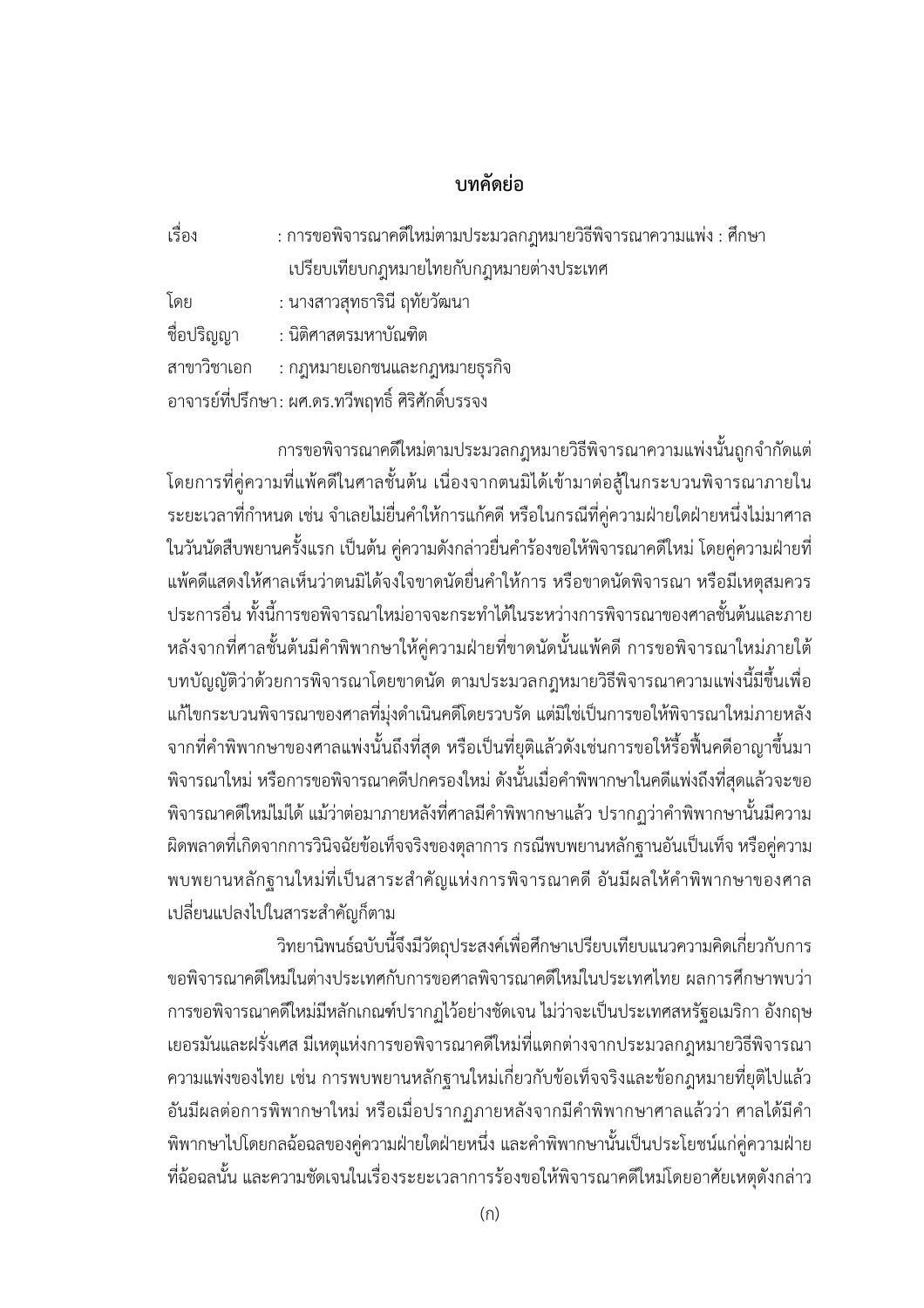## ขางตนนั้นเปนระยะเวลาที่เหมาะสม

ดังนั้นเพื่อใหการขอพิจารณาคดีใหมของไทยนั้นมีประสิทธิภาพและสอดคลองกับ วัตถุประสงค์ของระบบวิธีพิจารณามากขึ้น รวมถึงเพื่อแก้ปัญหาดังกล่าวข้างต้น จึงควรนำเหตุแห่งการ ขอพิจารณาคดีใหมตามกฎหมายตางประเทศมาปรับใชกับประมวลกฎหมายวิธีพิจารณาความแพง ของไทยซึ่งเปนการเยียวยาคูความใหไดรับความยุติธรรม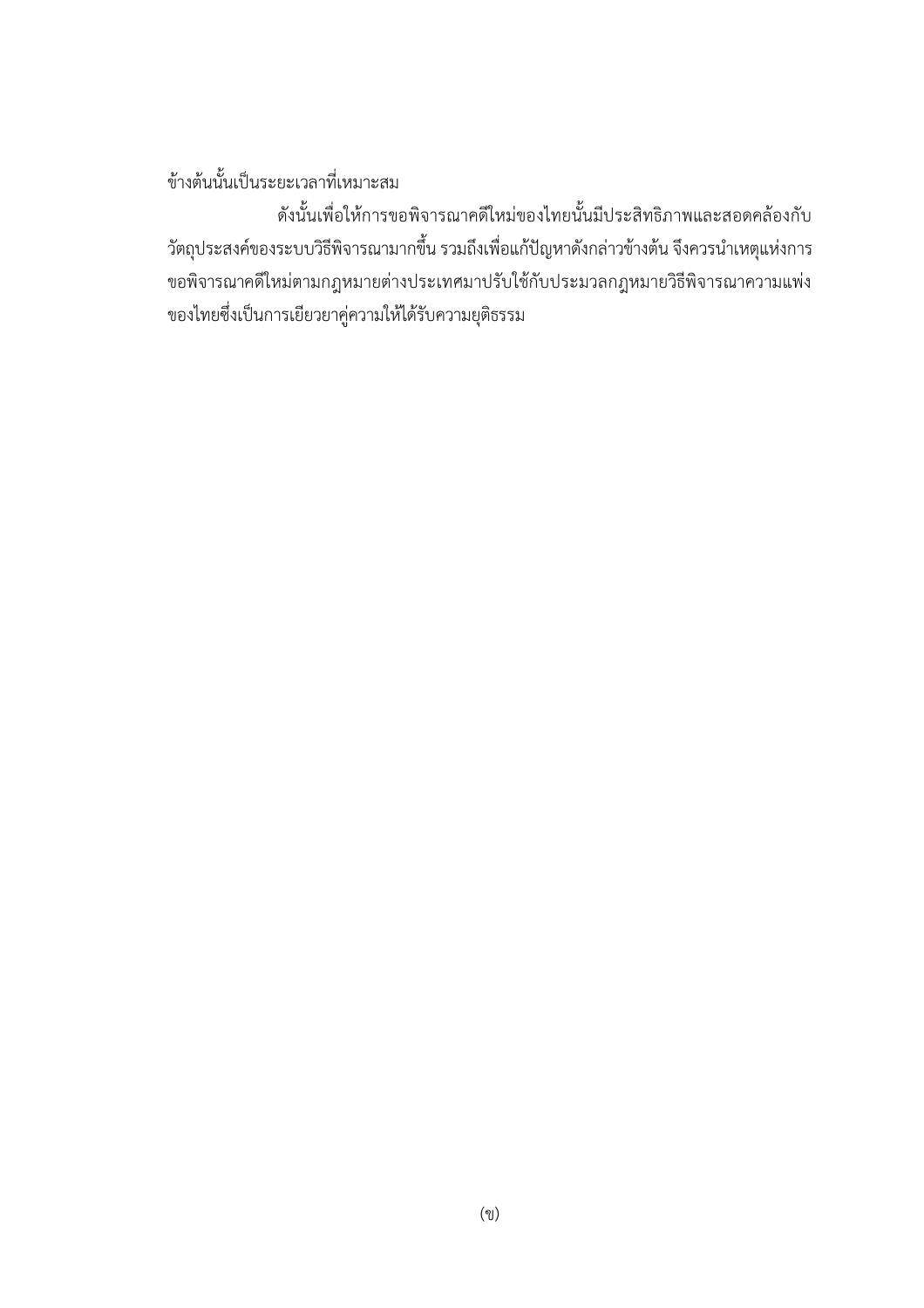## **ABSTRACT**

| Title       | : Request for a New Trial under Civil Procedure Code : Comparative |
|-------------|--------------------------------------------------------------------|
|             | Study Thai and Foreing Law                                         |
| By          | : Miss. Suttarinee Ruethaiwattana                                  |
| Degree      | : Master Degree of Law                                             |
| Major Field | : Private and Business Law                                         |
|             | Thesis Advisor: Asst. Prof. Dr. Tavephut Sirisakbanjong            |

The request for a new trial under the Code of Civil Procedure is limited only by the parties that lost the case in court for the reason that they did not come to fight in the proceedings within a specified period; for example, the defendant did not file a statement of defense or in cases where one party is unavailable for first hearing date. Said parties can lodge request for new adjudication. The parties that lost the case show the court that they did not intentionally miss filing date of the statement or appointment. The request for reconsideration may be made during the hearing of the trial court and later the Court of First Instance, ruled to the parties on the appointment of losing the case. The request for reconsideration under consideration by the lack of provisions on the appointment is meant to resolve the proceedings of court proceedings aimed at the postgame according to the Code of Civil Procedure. A request for reconsideration after the final verdict, closed cases, a request to renew a criminal case comes up for reconsideration and a judicial ruling request are objectionable. Although the judgment in the civil case ultimately would not request a new trial, the court ruled judgment later. It appears that the judgment is a mistake caused by the diagnosis of the facts of the judiciary. Cases of false testimony or the parties finding new evidence that is the essence of the trial has resulted in a change in judgment of the Court.

The objective of this research was to compare between the ideas about requesting for a new trial in a foreign court for a new trial in Thailand. From the study, requesting for a new trial was clearly stated in countries like America, England, Germany and France. The causes of new trial request were varied, which was dissimilar to Code of Civil Procedure of Thailand; for instance, to find new